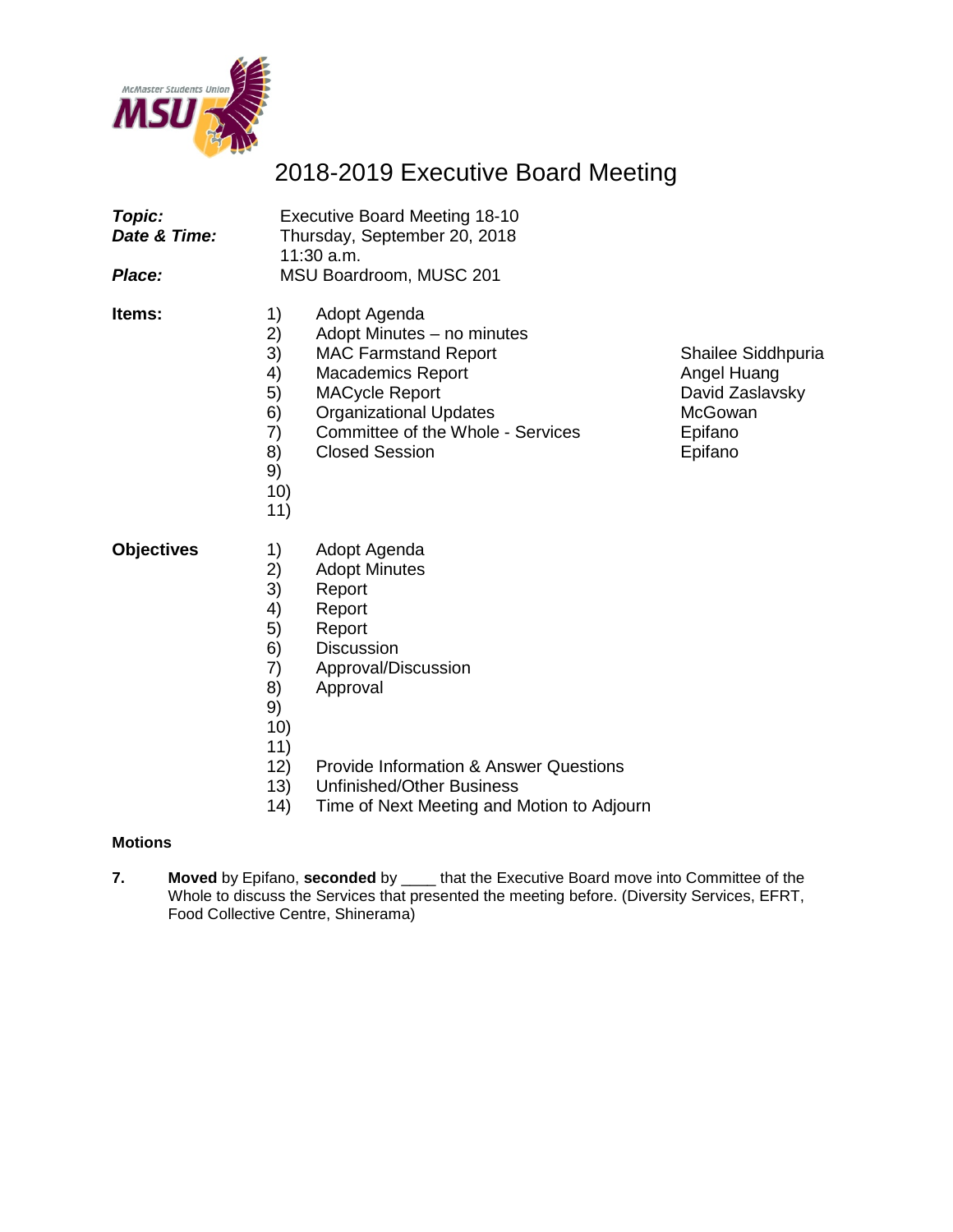#### **Executive Board Meeting 18-10 Thursday, September 20, 2018 @ 11:30am MSU Boardroom, MUSC room 201**

#### **Called to Order 11:36am**

| Present<br>Late       | Bertolo, Epifano, Farah, Florean, Hackett, MacLean, Robinson, Roshan, Warwani                                                                                 |  |  |
|-----------------------|---------------------------------------------------------------------------------------------------------------------------------------------------------------|--|--|
| Absent                |                                                                                                                                                               |  |  |
| <b>Others Present</b> | J. McGowan (General Manager), V. Scott (Recording Secretary), M. Wooder<br>(MCD), David Zaslavsky (MACycle Director), Angel Huang (Macademics<br>Coordinator) |  |  |

#### **1. Adopt Agenda**

**Moved** by Hackett, **seconded** by MacLean to adopt the agenda, as presented.

#### **Passes Unanimously**

#### **2. MACycle Report – David Zaslavsky presented**

Zaslavsky summarized the report.

#### **Questions**

- Robinson asked if the number of bikes that they had to sell were comparable to last year. Zaslavsky responded that it wasn't, that last year there were 250 bikes to be sold and this year there were under 150.
- **McGowan congratulated Zaslavsky for getting people out to a tough location. He asked if the team got** questions about SoBi or the bike repair stations. Zaslavsky responded that they do receive questions about SoBi, but they don't repair them. Zaslavsky added that they fixed the green repair stand but it was vandalized again. They explained that it would be \$4,000 to take it out and put in a new station.
- Wooder asked if anything came through from the grant proposal. Zaslavsky responded that they didn't receive it.
- Robinson asked what they could attribute the increase of traffic. Zaslavsky responded that from what they understood it's always busy at this time of year. They stated that the last two weeks have been people from the auction, and that they weren't sure who came in this time last year as people weren't tracking it. Zaslavsky added that grad students were coming in hordes.
- Warwani asked if moving to a new space would help accommodate everyone. Zaslavsky responded that they new space would be closer and better, but not sure of how they would be able to utilize the space.

#### **3. Macademics Report – Angel Huang presented**

Huang summarized the report.

#### **Questions**

- Bertolo asked Huang to look into seeing what platforms faculties are using for their course wikis and putting together evaluations from theirs and putting it on the MSU website. Huang responded that they saw Health Science's and it was very nice.
- Robinson asked if the textbook Facebook group has been a large admin task for time and hours. Huang responded that they wouldn't quantify it as being large, and that it took around two hours in the week in total. Epifano added that they will be meeting tomorrow with Campus Store to see whose role it was to do what.
- Bertolo stated that if Huang was feeling overburdened with advocacy to feel free to reach out to Warwani or them.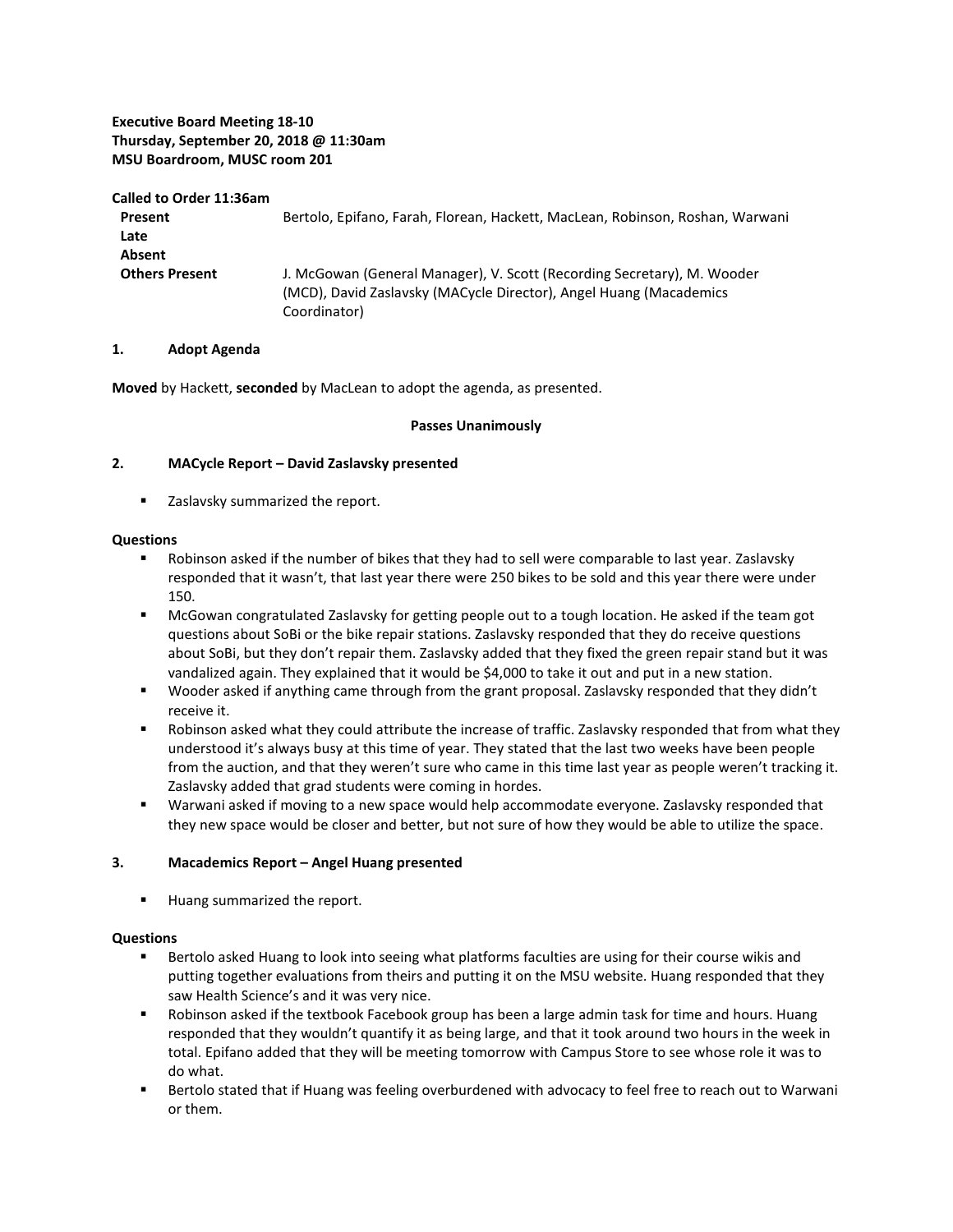#### **4. Mac Farmstand – report attached**

**Epifano went over the report.** 

#### **Questions**

- Robinson asked for the PTM to send a more detailed budget update.
- **FI** Florean asked if Farmstand managed to the videos they promised over the summer. Wooder stated that they would have to check in with the Comms Officer.

#### **5. Organizational Updates**

- McGowan went through the numbers circulated. He went over the process for budgeting and audits.
- The Board discussed the updates.

#### **Roshan left at 12:22pm**

#### **6. Committee of the Whole – Services**

**Moved** by Epifano, **seconded** by Warwani that the Executive Board move into Committee of the Whole to discuss the Services that presented.

#### **Passes Unanimously**

**Moved** by Epifano, **seconded** by Robinson that the Executive Board move out of Committee of the Whole and to Rise and Report.

#### **Passes Unanimously**

#### **Rise and Report**

**Epifano summarized what the Board discussed and will be giving feedback to the Services.** 

- **Diversity** Services
	- **Epifano reported that the Board discussed the future of the Bridges Coordinator and operations of Bridges** Event space. The Board would like to know about AOP training facilitation for future years.

#### **EFRT**

 Epifano reported that the Board would like to know more about the walkie-talkie situation. The Board would like to know more about the live feedback for CPR compressions for training. They would also like to know how the hiring process was going.

**FCC**

 Epifano reported that the Board would like to know how the first round of good food boxes went. They discussed that the promotions of the space in Bridges seems to be improved.

#### **Shinerama**

**EPIFALACT EPIFALACT FOR THE BOARD FIGURE 1** Collecting feedback from reps to see how beneficial the rep team was. The Board would like to know what the final numbers were for Shinerama.

#### **7. Closed Session**

**Moved** by Epifano, **seconded** by Florean that the Executive Board move into Closed Session.

#### **Passes Unanimously**

#### **8. Return to Open Session**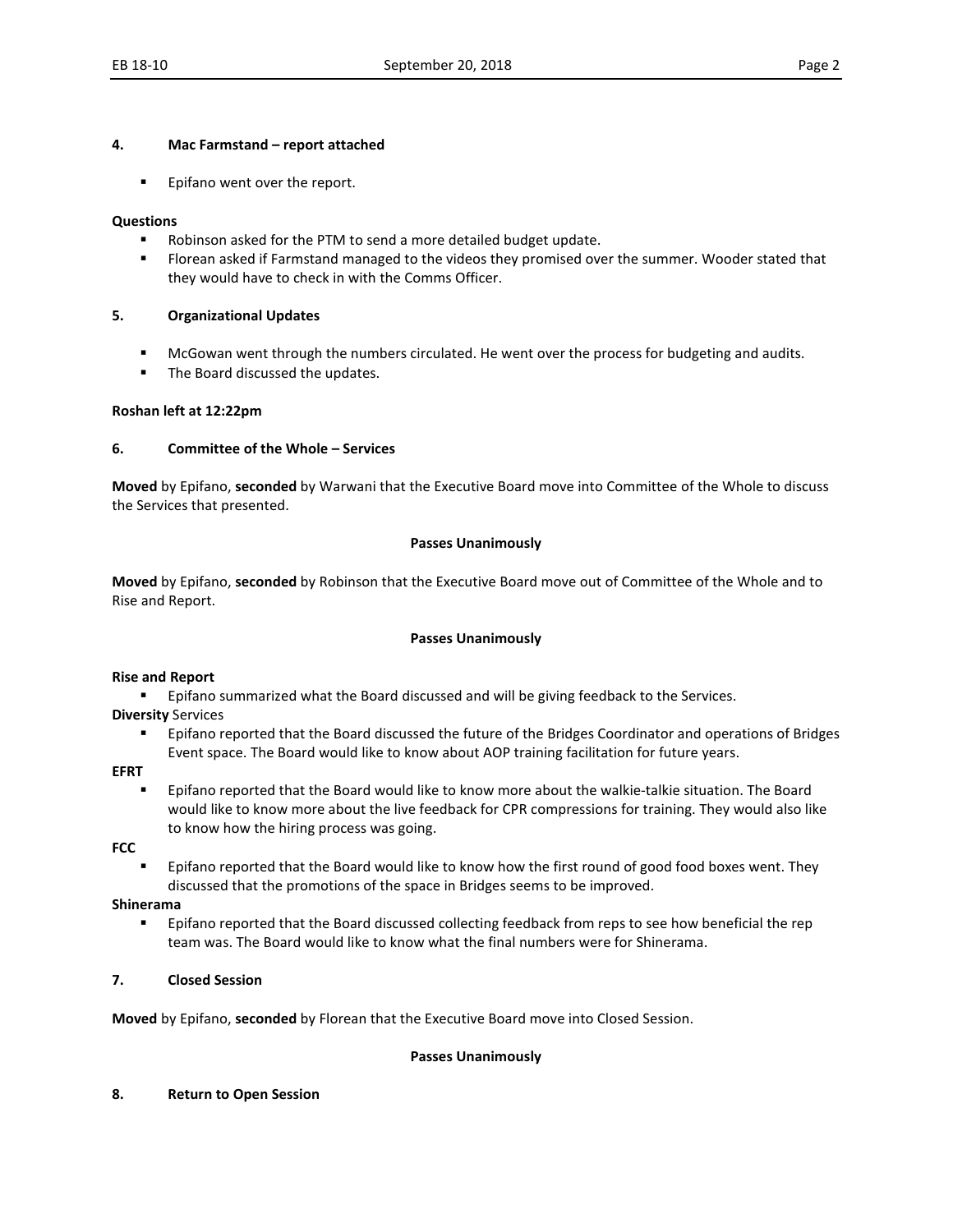#### **Information and Questions**

- **Bertolo announced that OUSA General Assembly applications were now open. They reported that the first** Academic Affairs Council meeting was held and was fun.
- **Florean reported that the DCS clubs fest went well.**
- **BUDING 19 And The State State is a state of that I common Stated that it was the first time in that it was the first time** they tried having a street festival. They stated that a lot of people went through the space and had a good time, but there was an issue with long-term attendance. Robinson stated that it was a good idea with improvements to be made in the future. They announced that new events are coming to TwelvEighty. Karaoke on Tuesdays, and a trivia night coming on Thursdays.
- Wooder reported that Comms training has been completed with Diversity Services and others, and that they're almost completed except for SCSN. Wooder announced that the SAB ground breaking was last Friday, and if anyone wanted to know more about the project to go and read the President's page.

#### **9. Adjournment and Time of Next Meeting**

**Time of Next Meeting:** 

#### **Thursday, September 27, 2018 11:30am MSU Boardroom, MUSC 201**

**Moved** by Warwani, **seconded** by Robinson that the Executive Board meeting be adjourned.

#### **Passes by General Consent**

#### **Adjourned at 1:15pm**

/vs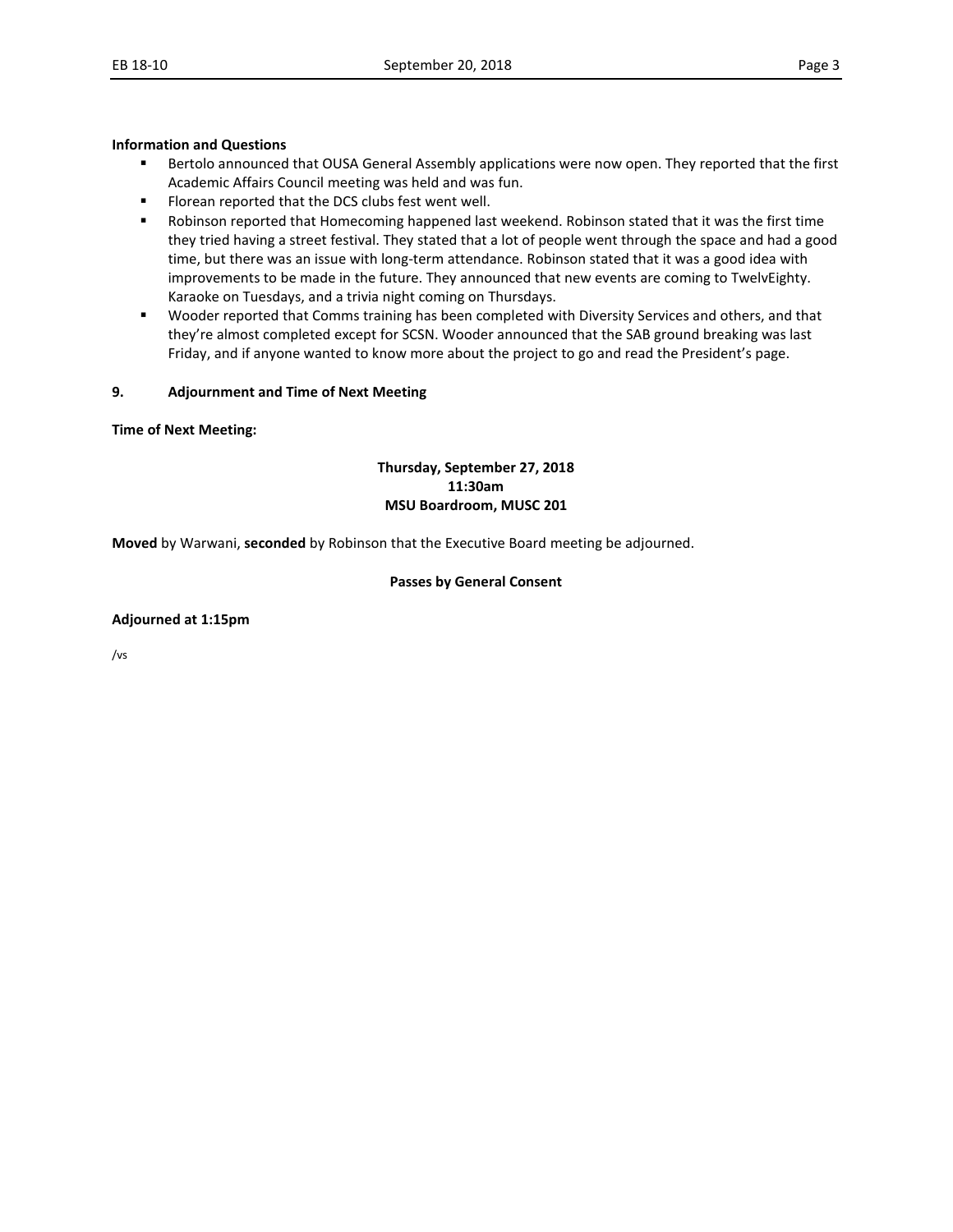

REPORT From the office of the… MACycle Coordinator

 TO: Members of the Executive Board FROM: David Zaslavsky SUBJECT: MACycle Report 5 DATE: September 18, 2018

## UPDATE

Ran the bike auction, pretty good success. Have 10 volunteers signed up for training this week, a 900% increase (yep seriously ayy). Service usage is really heavy these last two weeks, good stuff.

## SERVICE USAGE

Service usage in the school year has increased significantly. We are constantly running at full capacity at all times, spilling out the door regularly. It has been rather difficult between the mechanic and myself during the hours that we are open. We are training volunteers this Wednesday, September 19<sup>th</sup>, and plan on opening up a third day (if possible) to serve more people. Compared

## PAST EVENTS, PROJECTS & ACTIVITIES

MACycle made an appearance at Clubsfest this year (just like last year). In terms of engagement it was our biggest success in getting volunteers, just by having a laptop open and our sign up Google form on there. In future years this should be done regularly (as it wasn't done last year, nor ever before, to my knowledge).

Auction was a pretty good success. Quick key points I'd like to mention:

- I had asked for Maroons to be at the shop at 9:00 to help load bikes onto Facility Service trucks: they (Facilities) instructed me that they needed assistance loading them. One Maroon showed up on time. Facilities just did all of the work themselves. Not cool guys. For next year, schedule them an hour earlier because that's really rude. I had asked to schedule them and let them know about it in July, two weeks before, a week before, and every day before.
- This year we had AVTek set up for the auction. Definitely an improvement, useful help.
- Several Maroons volunteers that were scheduled later and did show up for the auction were helpful, actually. I think it is on a person-by-person basis – if people show up and are excited then that's good. Also, a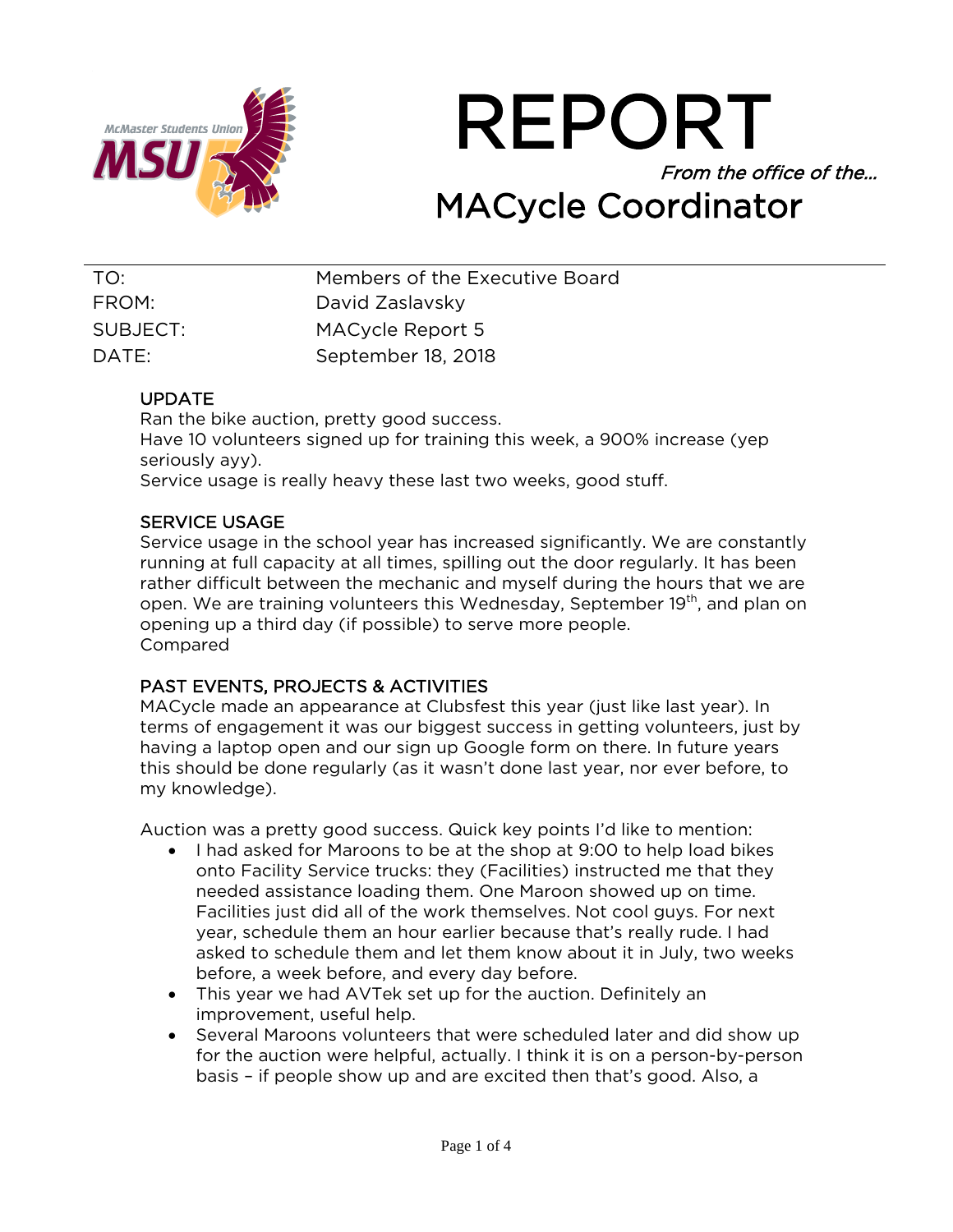success was that my exec team showed up and we had a good system of buying – moving to pay – logging contact info – quick tuneups.

- Total profit from the auction was \$4,000.00, slightly lower than last year, but we had fewer bikes to sell than last year, so I guess that's an improvement.
- There was difficulty in getting promotion out. Although we as a service did our best, the MSU social media did not share our materials until three days before the auction (with plenty of notice); likewise, none of our posters were made or put up ahead of time.
- For next year, we should have merchandise by the table to sell, like locks, helmets, saddles, seatposts. This would require more volunteers (we couldn't do it this year) but it could be helpful and alleviate the amount of people using the service the next day/week.

## UPCOMING EVENTS, PROJECTS & ACTIVITIES

We will be hosting volunteer training this week. See below for a full, detailed outline of what we'll be covering for volunteer training.

We are in the process of getting approval from Security Services to host a bike safety campaign (as put out in the yearplan) – waiting on a response email. The reason we need the go-ahead is because we would like to advertise/put things up on bike racks, which they have the authority to say yes to.

| MACYCLE                       |                                     |                        |                               |                       |  |  |
|-------------------------------|-------------------------------------|------------------------|-------------------------------|-----------------------|--|--|
| <b>EXPENDITURE</b>            |                                     |                        |                               |                       |  |  |
| <b>ACCOUNT</b><br><b>CODE</b> | <b>ITEM</b>                         | BUDGET/<br><b>COST</b> | <b>PO SUBMITTED</b><br>(DATE) | PO<br><b>APPROVED</b> |  |  |
|                               |                                     |                        |                               |                       |  |  |
| 6494-0108                     | <b>MCYC - VOLUNTEER RECOGNITION</b> | \$500.00               |                               |                       |  |  |
|                               | <b>TOTAL SPENT IN LINE</b>          | \$0.00                 |                               |                       |  |  |
|                               | <b>REMAINING IN LINE</b>            | \$500.00               |                               |                       |  |  |
|                               |                                     |                        |                               |                       |  |  |
| 6501-0108                     | MCYC - ADV. & PROMO.                | \$1,800.00             |                               |                       |  |  |
|                               | avtek speakers                      | \$23.75                |                               |                       |  |  |
|                               | <b>TOTAL SPENT IN LINE</b>          | \$23.75                |                               |                       |  |  |
|                               | <b>REMAINING IN LINE</b>            | \$1,776.25             |                               |                       |  |  |
|                               |                                     |                        |                               |                       |  |  |
| 6603-0108                     | <b>MCYC - SPECIAL PROJECTS</b>      | \$1,000.00             |                               |                       |  |  |
|                               | <b>TOTAL SPENT IN LINE</b>          | \$0.00                 |                               |                       |  |  |
|                               | <b>REMAINING IN LINE</b>            | \$1,000.00             |                               |                       |  |  |
|                               |                                     |                        |                               |                       |  |  |
| 6604-0108                     | <b>MCYC - PARTS</b>                 | \$5,000.00             |                               |                       |  |  |
|                               | Pre-Open Restock                    | \$927.98               | 09-Mar-18                     | #5841                 |  |  |
|                               | First Restock (PO 2)                | \$312.97               | 04-May                        |                       |  |  |
|                               | PO <sub>3</sub>                     | \$485.50               | 07-Jun                        |                       |  |  |
|                               | PO <sub>4</sub>                     | \$897.22               | 06-Sep                        |                       |  |  |
|                               | <b>TOTAL SPENT IN LINE</b>          | \$2,623.67             |                               |                       |  |  |
|                               | <b>REMAINING IN LINE</b>            | \$2,376.33             |                               |                       |  |  |
|                               |                                     |                        |                               |                       |  |  |

## BUDGET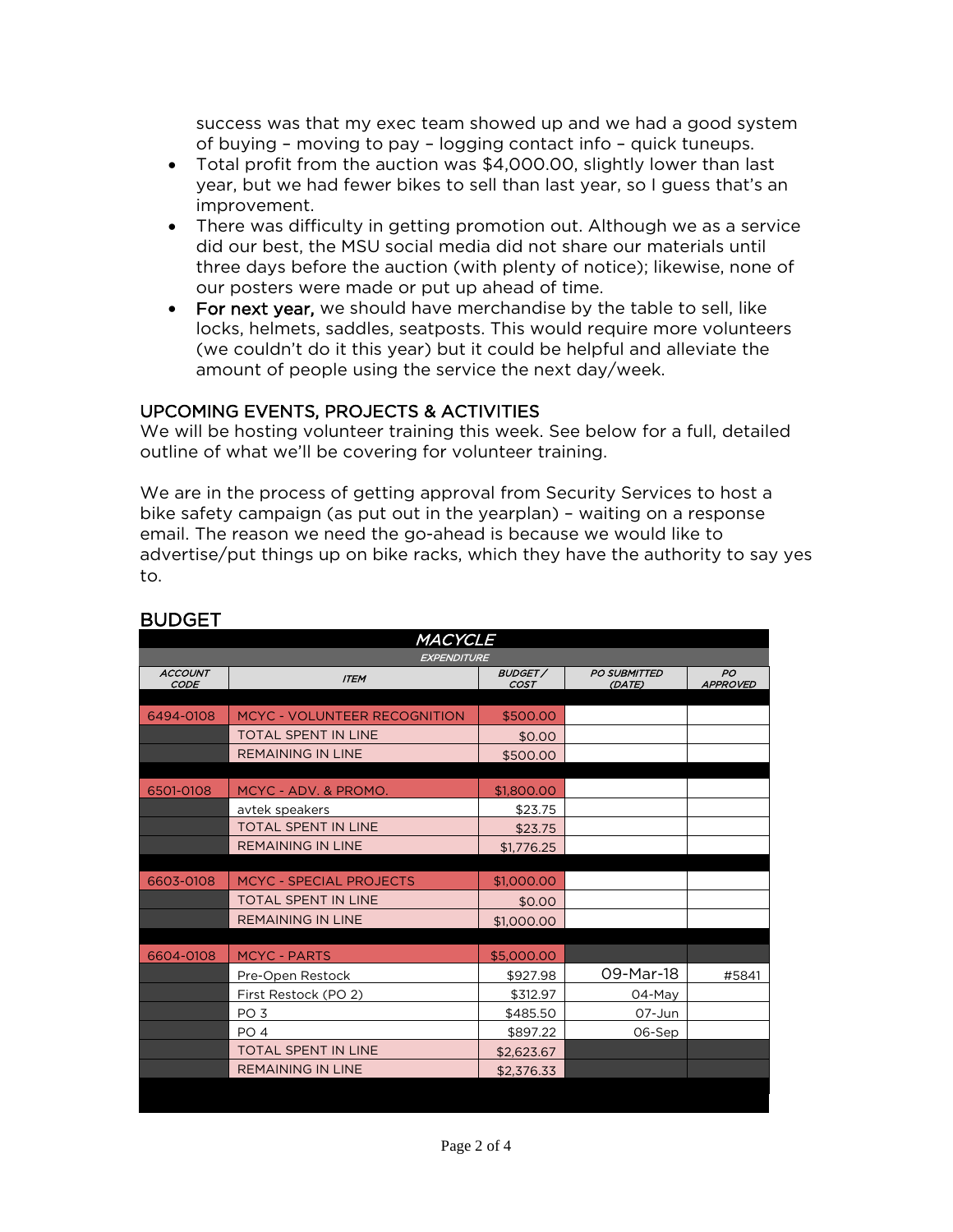| <b>TOTALS</b>             |            |  |  |  |
|---------------------------|------------|--|--|--|
| <b>AMOUT BUDGETED</b>     | \$8,300.00 |  |  |  |
| <b>HOW MUCH YOU SPENT</b> | \$2,647.42 |  |  |  |
| <b>WHAT YOU HAVE LEFT</b> | \$5,652.58 |  |  |  |

## **SALES**

| Excel Online |                                        |          | MCYC - JUNE 2018 STMT |          |          | ep Print  | G<br>Data - | ۽ تو     |
|--------------|----------------------------------------|----------|-----------------------|----------|----------|-----------|-------------|----------|
|              | Α                                      | B        | C                     | D        | Ε        | F         | G           | Н        |
| 10           | 3801-0108 MCYC - OTHER REVENUE         |          |                       |          |          | (151.00)  |             | #DIV/0!  |
| 11           | 5101-0108 MCYC - TELEPHONE             |          | 56.60                 | 28.30    | 56.60    | 339.60    | 230.00      | 12.30%   |
| 12           | 6494-0108 MCYC - VOLUNTEER RECOGNITION |          | (172.08)              |          | (172.08) | (172.08)  | 500.00      | $0.00\%$ |
| 13           | 6501-0108 MCYC - ADV. & PROMO.         |          |                       |          | 49.99    | 745.44    | 1,800.00    | $0.00\%$ |
| 14           | 6603-0108 MCYC - SPECIAL PROJECTS      | 55.00    |                       | 55.00    | 253.36   | 1,225.64  | 1,000.00    | 5.50%    |
| 15           | 6604-0108 MCYC - PARTS                 |          | 7,533.07              |          | 7,533.07 | 15,590.86 | 5,000.00    | $0.00\%$ |
| 16           | 7001-0108 MCYC - WAGES                 | 2,277.87 | 866.37                | 3,045.06 | 1,012.37 | 6,790.99  | 12,000.00   | 25.38%   |
| 17           | 7101-0108 MCYC - BENEFITS              | 186.62   | 58.56                 | 261.16   | 66.87    | 566.80    | 1,080.00    | 24.18%   |
| 18           | 8001-0108 MCYC - DEPRECIATION EXPENSE  |          |                       |          |          | 246.08    | 250.00      | $0.00\%$ |
| 19           | 8501-0108 MCYC - HST/GST EXPENSE       |          | 197.92                |          | 197.92   | 1,334.00  |             | #DIV/0!  |
| 20           |                                        |          |                       |          |          |           |             |          |
| 21           | Total All                              | 999.12   | 7.363.45              | 1,186.86 | 7.560.06 | 12,197.47 | 7,860.00    | 15.10%   |
| 22           |                                        |          |                       |          |          |           |             |          |
| 23           |                                        |          |                       |          |          |           |             | 16.67%   |

Does not include the auction (approx. \$4000 of sales)

## VOLUNTEERS

Volunteer training will be happening Wednesday Sept. 19. Included is an outline of what we'll be going over for training:

## MACycle Volunteer Training Outline

## FIRST TRAINING SESSION: approx. 2 hours

- 1) Introduction to Macycle (5 minutes)
	- We're a co-op service aimed at teaching students/community members to repair their own bikes with the goal of them being able to conduct repairs independently if needed
- 2) Introduce proper chain cleaning technique (10 minutes) (degreaser, chain cleaning tool, proper used degreaser disposal, chain lubricant location, chain lubricant application)

3) Teach new-coming volunteers how to replace tubes (most common fix) (approx. 30 minutes)

-Use of tire levers, patch kits for repair-able tubes, and "Koolstop" tools for difficult tires

-Proper inflation of either Schrader or Presta valves

-Proper pressure measurement using pump gauges and recommendations on sidewall of tires

4) Teach volunteers how to re-cable bicycles (approx. 30 minutes)

(both inner cables (Road and hybrid) as well as outer cable housings) for bikes with exposed routing (internal routing is more advanced, may require second training).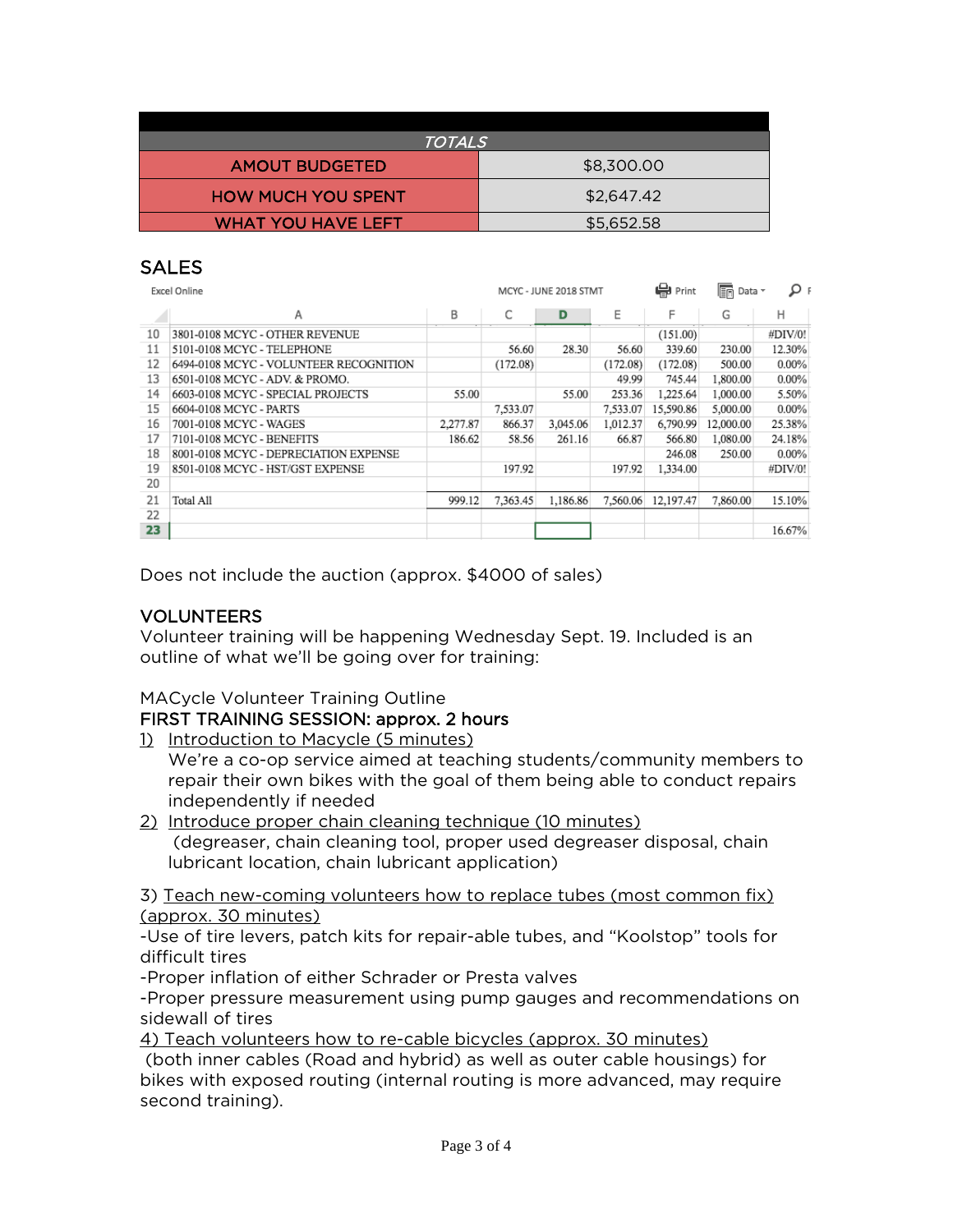5) Brake Adjustments (45 minutes)

- All brakes – Tension and correct brake cable end (drum vs road)

- Caliper brakes (third hand tool, spring tension tool, adjustment bolt if applicable)

- V-brakes – cleaning posts, ensuring springs are set and teaching volunteers how to adjust left/right sway

- Cantilever brakes – positioning of "yoke" for maximum braking – may be too advanced

## SECOND TRAINING SESSION: approx. 1.5 hours

6) Truing wheels

- Basic familiarity with principles of truing wheels (bolt/nut system, fixed hub with rims that bend to align to hub)

7) Indexing gears properly

-Telling volunteers to start at "L" (low) at front derailleur when beginning tension

-Sharing knowledge on indexing screw locations (handlebar grips, derailleurs) as well as how much to turn indexing screws for different scenarios Addendum - Future Training may include

Axle spacing – Very advanced / Cone nut tightening – Advanced / Chain Installation – Intermediate

## CURRENT CHALLENGES

Really just operating at full capacity every day is tiring; hopefully with volunteers it gets better. Would consider moving hiring and training up for next year.

## SUCCESSES

Clubsfest was good. We hopefully will have many more volunteers this year. The auction made good money. Security Services is pretty friendly.

## OTHER

The new executive role positions are good so far? Hard to give feedback since it was literally a mess previously, and there was very little sharing of responsibility, but it is good as of right now I guess.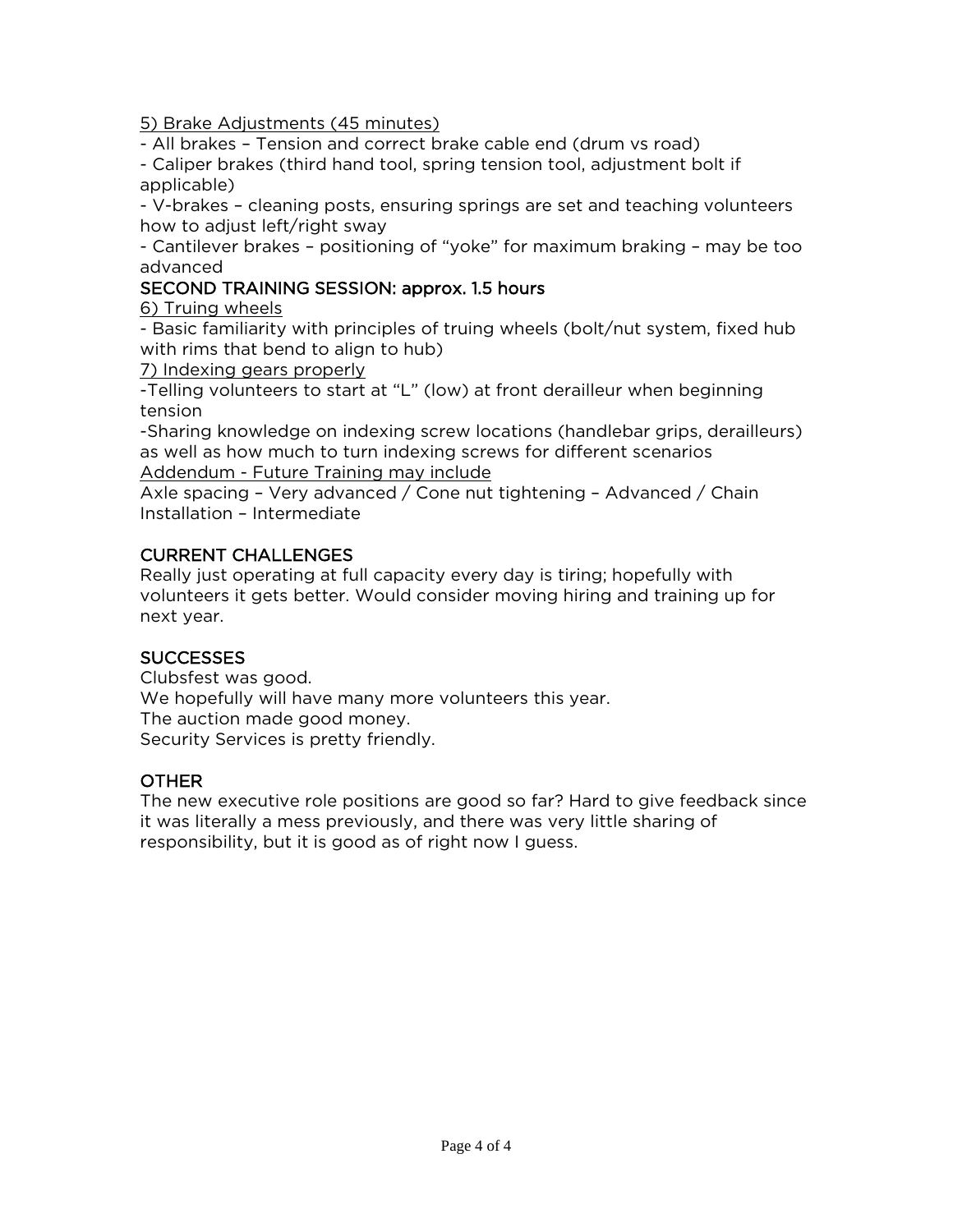

REPORT From the office of the… Macademics Coordinator

| TO:      | Members of the Executive Board |  |
|----------|--------------------------------|--|
| FROM:    | Angel Huang                    |  |
| SUBJECT: | Macademics Report 3            |  |
| DATE:    | September 18th, 2018           |  |

## YEARPLAN UPDATE

The past month and a half have been very busy for Macademics, in all great ways. We are right on track with my PTM year plan and I am confident going into the school year. Since August, my team and I have been able to consolidate our final calendar plan for the year and plan out our budget and foreseeable expenses. In summary of the recent weeks, my team and I have:

- facilitated an academic success workshop at Horizons
- found success in introducing our service to a wide audience at Clubsfest
	- conducted a meeting with MacPherson Institute with Stephanie about upcoming projects and collaboration
	- met with Pauline regarding Course Wiki plans for the year
	- met with Spark to plan a joint event in October
	- closed subcommittee volunteer applications
	- had our first full Exec Team meeting and exec training
	- published our first blog of the year about study tips and finding
	- strategies that work for different people
	- launched new weekly promo campaign (#MacademicsMonday)

As a service, we are very optimistic and excited for the upcoming months as they will bring several collaborative events, TAC nominations season, course eval promotions, more blogs, and of course, our volunteer team. As enthusiastic as I am about all the upcoming initiatives for our service, I am wary of the amount of new ideas and projects coming up and the increasing workload on both my exec team and myself. I am not currently concerned at the start of the school year is surely a busy time for everyone, but I do anticipate that this year will be more packed for Macademics than in either of its previous years.

I hope this report will give you an adequate glimpse into the on-goings of Macademics. Overall, I'm happy about where my service is at right now and I'm looking forward to taking more meetings with MSU and university partners to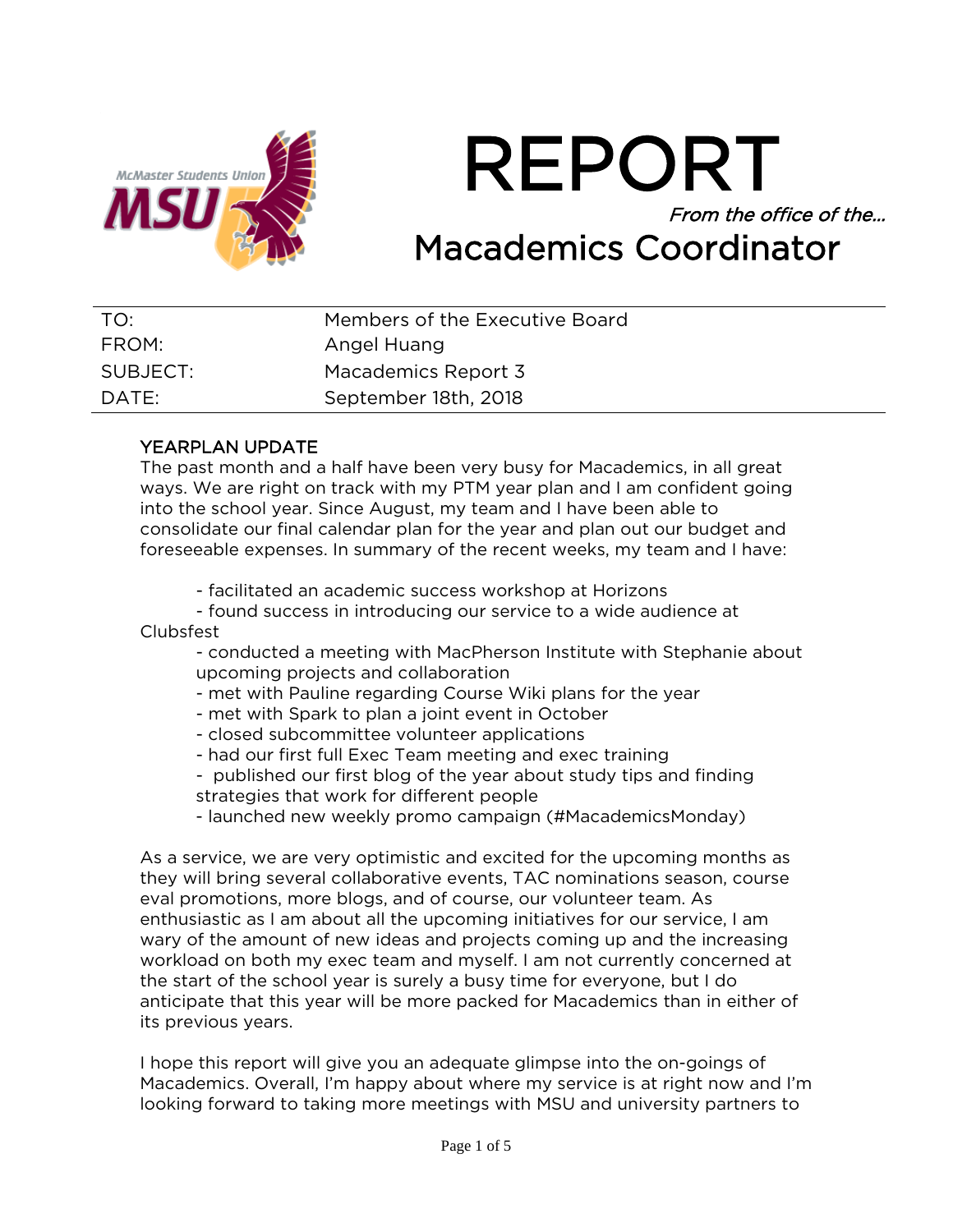further actualize and present the ideas that have come about. Please let me know if you find any concerns or reservations with my report!

## SERVICE USAGE

Our Facebook page, @MSU.McMaster, has grown to 960 likes and 965 followers from the previous 910 likes and 915 followers. On Twitter, which we have not used very frequently, the Macademics page, @MSU\_McMaster, has remained around 175 followers and the Teaching Awards Ceremony page has grown to around 515 followers from 510. As Facebook is our primary avenue of communication and engagement, I plan to focus most of our outreach on our Facebook page and aim to grow the page to 2000 likes this year through planning various campaigns and contests with my promotions executive.

As well, now that the Facebook group, "McMaster Used Textbook Sales [All Years]," is being moderated by Macademics in partnership with the Campus Store, it will be useful to use this resource to promote Macademics' campaigns and initiatives too. We most recently used it to advertise our volunteer applications through the use of the banner photo. From the last time I reported, I have approved over 2200 member requests, bringing the page to over 30,883 members. I will be meeting with the director of the Campus Store with Wooder and Kristina to discuss the direction of the admin partnership for the Facebook group within the week, so I will be able to provide updates on that in my next EB report.

## PAST EVENTS, PROJECTS & ACTIVITIES

Macademics' recent activity can be summarized here:

## Academic Success Workshop at Horizons

The workshop was led by two members of my exec team, Danny and Sakshi, and was successful overall. We were able to share the resources that Macademics offers and provide an interactive workshop with activities and group discussion.

## Clubsfest

We had a successful run in Clubsfest this year and introduced our service to many individuals who had never heard of the service before. We even had several graduate students reach out after the event and ask how they could get involved.

## MacPherson Institute Collaborative Project

Stephanie accompanied me to a meeting with Dr. Michael Agnew at MacPherson Institute during which we discussed two upcoming collaborative projects: a newsletter and a Student Partners project to create a new guidebook for undergraduate students.

## Course Wiki Updates

After meeting with Pauline, my Course Wiki exec, Raisa, and I have a lot to consider for the resource. We have taken a realistic approach and are creating a 3-year plan for the Course Wiki. It has been problematic in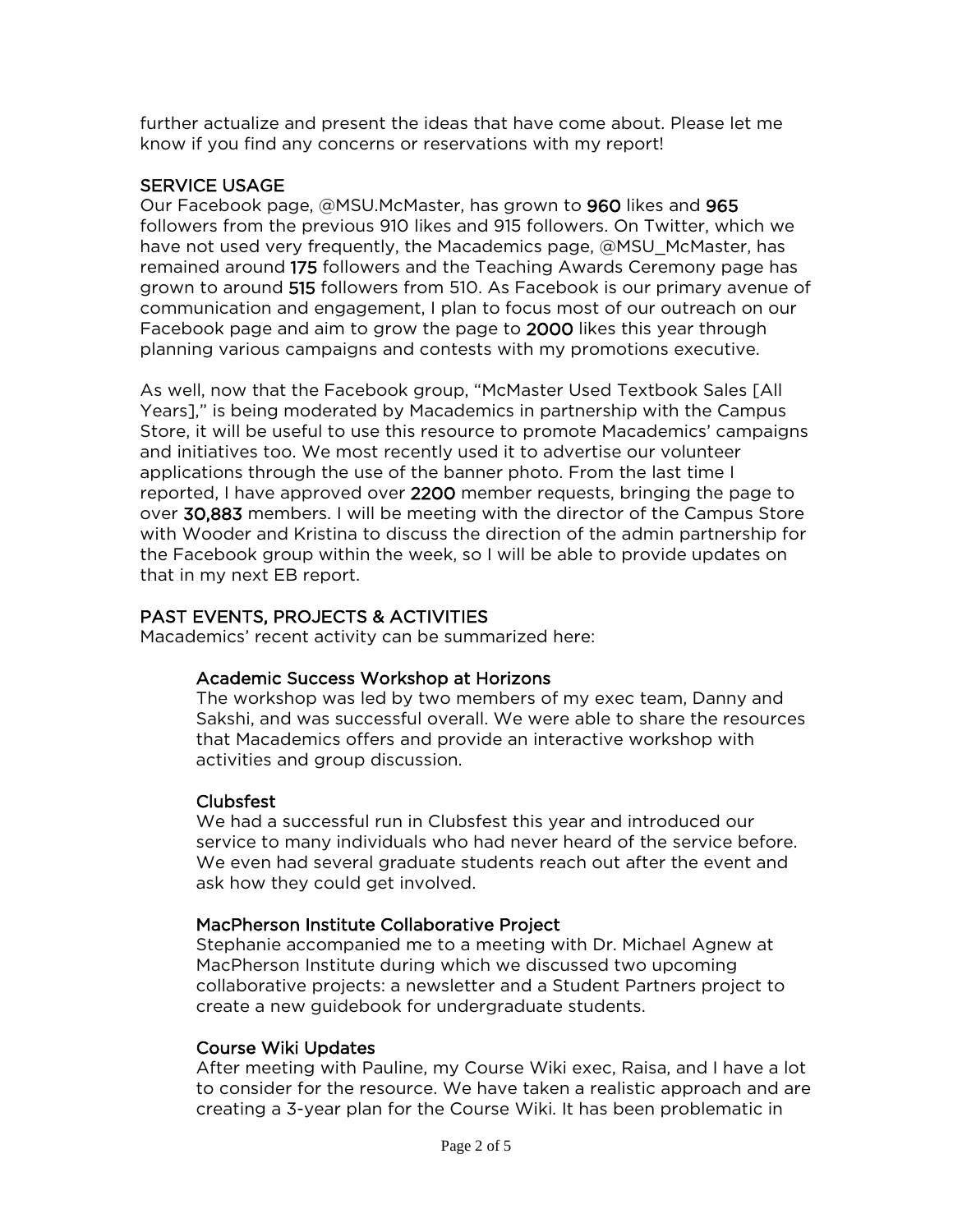past years because Macademics has never completed nor "launched" the resource but still hosted events to promote it when it has barely been operational. Further updates to come, but the main goal is to make it ready for course selection in 2019!

#### Subcommittee Volunteer Applications

We've just closed our volunteer applications and will hire and train our team next week.

#### Publication of First Blog: New Year, New You

[https://www.buzzfeed.com/macademics/new-year-new-you-6-study](https://www.buzzfeed.com/macademics/new-year-new-you-6-study-hacks-for-a-successful-2mgjk)[hacks-for-a-successful-2mgjk](https://www.buzzfeed.com/macademics/new-year-new-you-6-study-hacks-for-a-successful-2mgjk) 

Our first monthly blog post is published on Buzzfeed Community and we will be promoting it with an infographic on Facebook and Twitter in the coming days. We are striving to make our articles articulate and digestible for quick and meaningful reads this year.

#### Exec Team Training

Training went well; everyone on the team is lovely! We took exec team photos and are posting "Meet the Team" bios on Facebook throughout this and next week.

## UPCOMING EVENTS, PROJECTS & ACTIVITIES

#### Volunteer Hiring

Next on the horizon is our volunteer hiring, as our applications just closed yesterday. We are looking for about 20 volunteers in total for our four subcommittees: Promotions, TAC, Course Wiki, and Research and Resources.

#### Documentary Screening with Conor DeVries: The Right to Learn

I plan to meet with the coordinators of SHEC and Spark as well as Dr. Beth Marquis from MacPherson Institute to discuss some ideas for collaborative events or projects for the year.

#### Spark Event

Spark and Macademics are partnering to host a study session event in October.

## Other News

We will continue to make plans for video promo for course eval season as well as the Teaching Awards ceremony. We have lots of cool things to think about for the rest of the month!

#### **BUDGET**

We have been budgeting and planning alongside our calendar plan, making note of the costs of our promotional campaigns, events (predominantly Teaching Awards Ceremony), academic resources (printing updated Resource Hub guides), volunteer appreciation initiatives (t-shirts and events), and so on.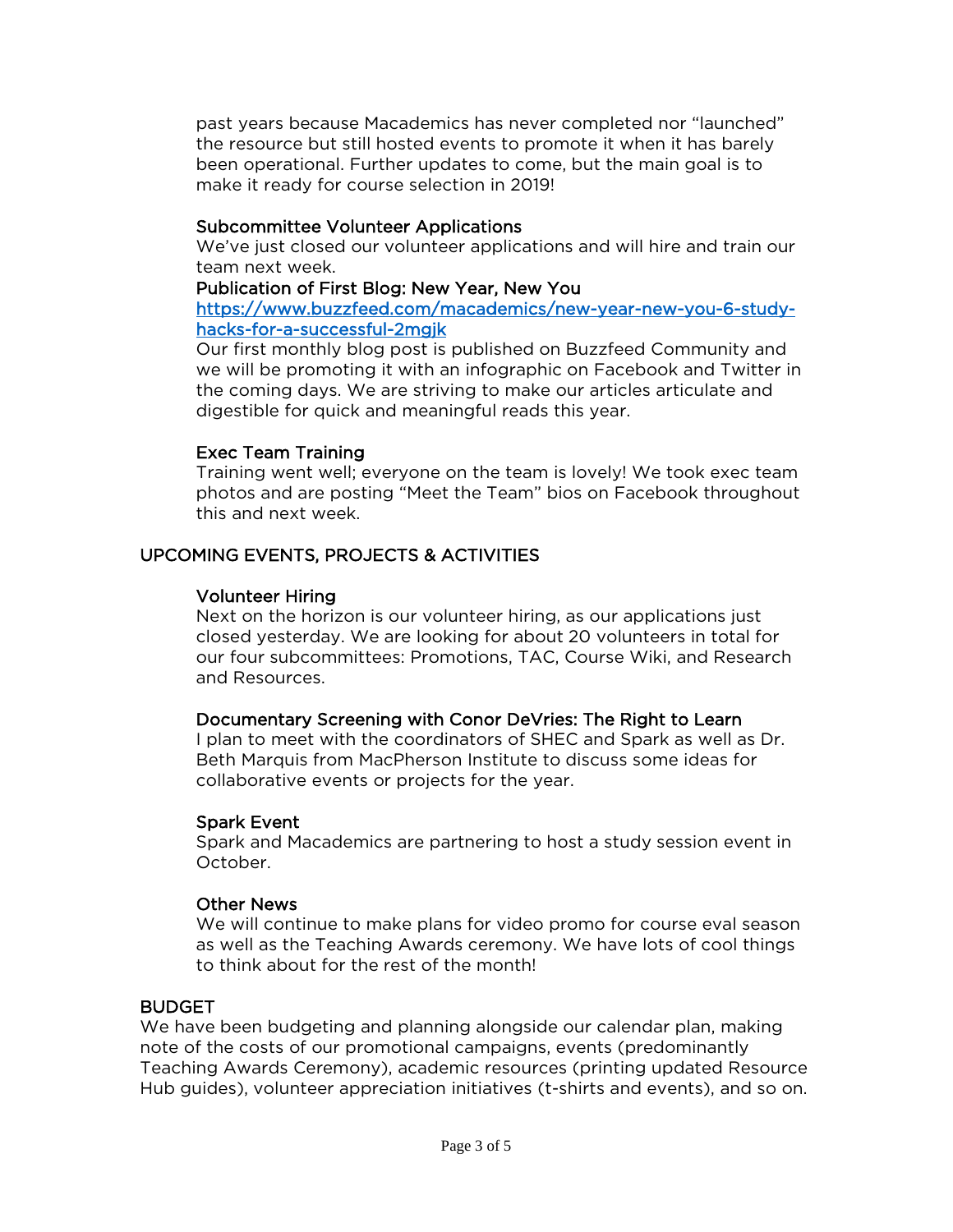Though we haven't done much spending yet, I anticipate that we will be using up our entire budget this year with ease.

| <b>ACCOUNT</b><br><b>CODE</b>       | <b>ITEM</b>                             | <b>BUDGET / COST</b> |
|-------------------------------------|-----------------------------------------|----------------------|
| 6603-0312                           |                                         |                      |
| TCHA-                               |                                         |                      |
| <b>ACADEMIC</b><br><b>RESOURCES</b> | Standing order for MSU Underground      |                      |
|                                     | <b>TOTAL SPENT IN LINE</b>              | 400-                 |
|                                     | <b>REMAINING IN LINE</b>                | 1300                 |
|                                     |                                         |                      |
| 6102-0312                           |                                         |                      |
| TCHA-                               |                                         |                      |
| <b>ANNUAL</b><br><b>CAMPAIGNS</b>   |                                         |                      |
|                                     | Standing order for MSU Underground      | $275 -$              |
|                                     |                                         | 1225                 |
|                                     |                                         |                      |
| 6494-0312                           |                                         |                      |
| TCHA-<br><b>VOLUNTEER</b>           |                                         |                      |
| <b>RECOGNITION</b>                  | Dinner for exec team                    |                      |
|                                     | <b>TOTAL SPENT IN LINE</b>              | 39.35-               |
|                                     | <b>REMAINING IN LINE</b>                | 460.64               |
|                                     |                                         |                      |
|                                     |                                         |                      |
|                                     | <b>TOTAL SPENT IN LINE</b>              |                      |
|                                     | <b>REMAINING IN LINE</b>                |                      |
|                                     | <b>TOTALS</b>                           |                      |
|                                     | TOTAL BUDGETED DISCRETIONARY SPENDING   | $-7550$              |
|                                     | TOTAL ACTUAL DISCRETIONARY SPENDING     | $-734.35$            |
|                                     | <b>REMAINING DISCRETIONARY SPENDING</b> | $-6815.65$           |

## VOLUNTEERS

Our volunteer applications were open for 2 weeks, from Sept. 3 – 17 and we received 37 applications in total. We used a Google Form link under MSU job postings for our applications and usually promoted the opening through the MSU website link, but posted the direct Google Form on the last weekend to do a final push more directly. We had one Google Form for all of our 4 subcommittees but separated the subcommittee questions within the form. We expect to hire around 20 volunteers in total and will be conducting a mandatory volunteer training on Sept. 28, 2018.

## CURRENT CHALLENGES

The main challenge that I have been facing so far has to do with an influx of meetings and dealing with what seems like a lot of starting things up. I felt a little overwhelmed by the number of things that I had to almost start up myself with little to no context from the service's previous experience. I am certainly happy and pleased to be taking on more with Macademics and grounding its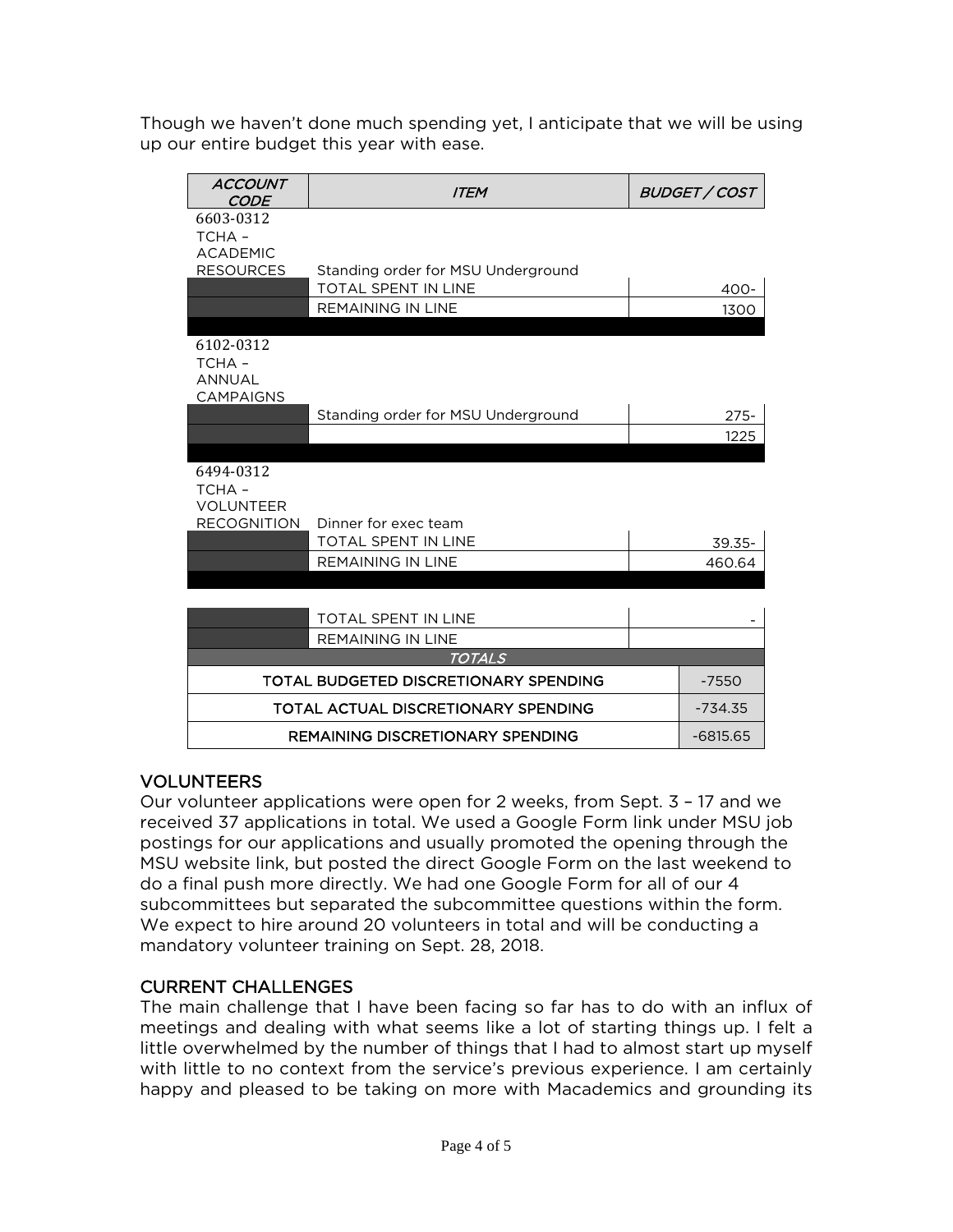identity as a service in the MSU landscape, but I think that I may need more help later on in the year.

#### SUCCESSES

Thus far, I feel successful about a few things:

i) Our promo plans for the year are looking great! The promo schedule is very full and hopefully this will reflect in increased engagement numbers.

ii) MacPherson Institute has been very positively responsive to our ideas about collaborating. I am optimistic that this partnership will be able to grow stronger in the future.

iii) We had a great response to our volunteer applications and it looks like it'll be a great year for our whole service squad.

#### **OTHER**

I would like to encourage other services or MSU representatives to continue reaching out to Macademics when they share similar goals or ideas. It's been really great to see so many collaborative opportunities open up and I would love for that trend to keep going strong.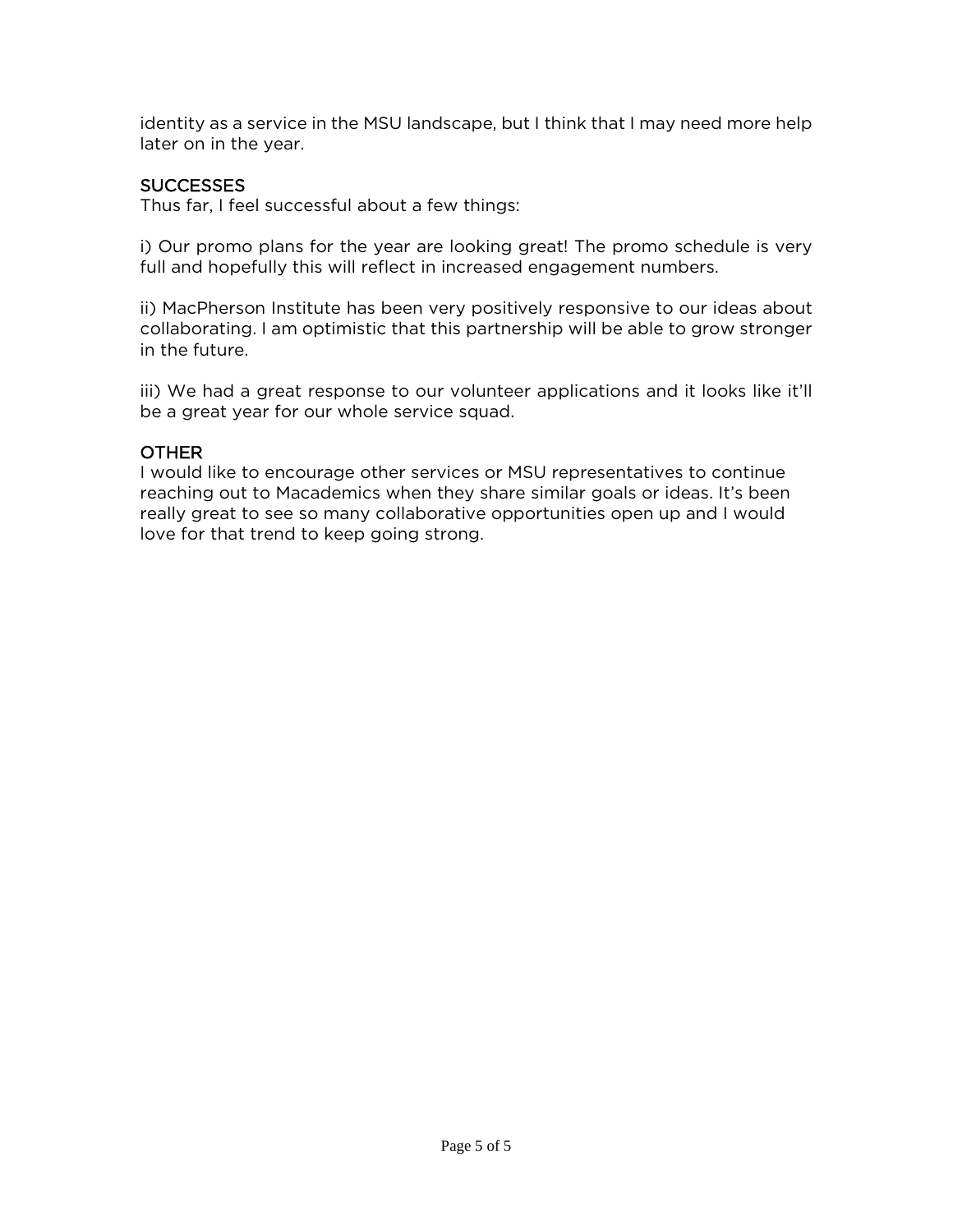

# REPORT From the office of the… Mac Farmstand Director

| TO:      | Members of the Executive Board |
|----------|--------------------------------|
| FROM:    | Shailee Siddhpuria             |
| SUBJECT: | Mac Farmstand Report #4        |
| DATF:    | Thursday September 20, 2018    |

## YEARPLAN UPDATE

Farmstand has been very busy preparing for the school year with planning for Welcome Week promotions, Horizons, and our annual Local Food Fest. We have had tremendous exposure to first year students in the past a few weeks with Clubsfest, and have been heavily promoting that we accept Student Card as a method of payment. We are currently busy planning our 4<sup>th</sup> annual Local Food Fest, which includes ensuring enough samples, tables, and confirming attendance of our local partners. Our service location has also changed from being indoors to outside in the MUSC/Mills Plaza.

## SERVICE USAGE

Each week, our sales have continued to range between \$700-900. The past 2 weeks, we have seen our sales on the higher end of that scale, as regular student customers have returned to campus with school starting. In fact, last week, most of our produce was sold out by the end of Thursday. We also had many signups during Clubsfest (~50 people), from which we are hoping to gain at least 10 volunteers for the remaining season.

Overall, the service has seen great recognition from the McMaster community, with our Facebook likes at 1347 as of today.

#### PAST EVENTS, PROJECTS & ACTIVITIES Horizons

Since the last EB Report, Farmstand set up a booth for Horizon's Successfest as well as running a session in the evening with Mac Bread Bin. We purchased local berries and peaches from Lindley's farm, while Mac Bread Bin purchased the other materials to make a smoothie. Overall, the event was very successful as we had over 70 students create their own smoothies and learn about the services available on campus.

## Welcome Week

During WW, we did a great deal of promotion at the stand. We were part of the Scavenger hunt which was held by the Student Success Centre, where we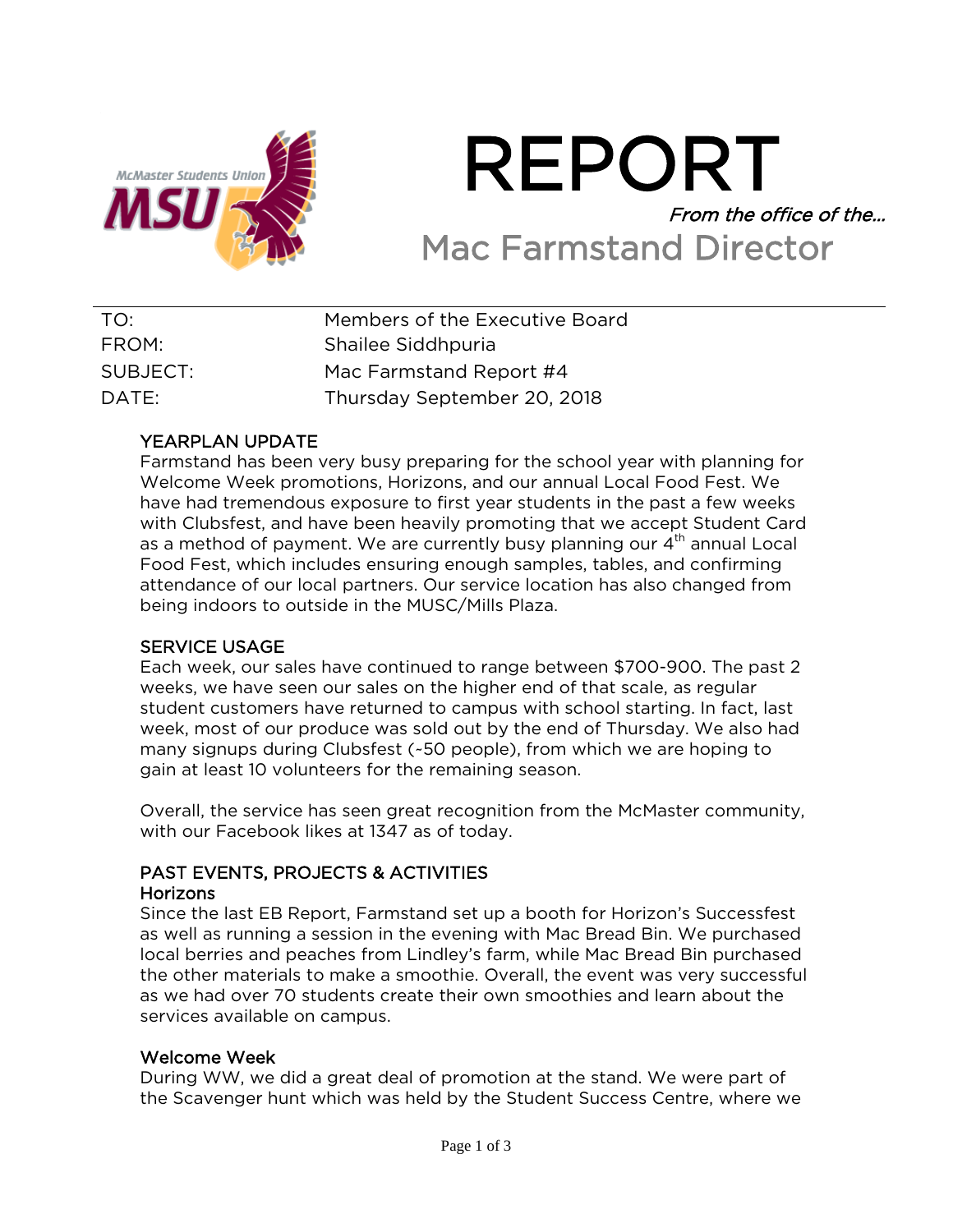had many first year students coming by to take pictures with our stand or employees. We handed out numerous cards with our hours/location to students and encouraged many faculty/resident reps to bring their groups!

#### ClubsFest

The Clubsfest provided great exposure to students. We were located inside the MUSC atrium with our operation stand and the information booth right next to each other. This once again was great exposure, as we were not only able to market ourselves as a MSU service (which a lot of people did not know) but also talk about our values with a lot of students. We have over 50 individuals sign up to be volunteers.

#### New CSR Hiring/Training

As of August 16, we have trained and hired a new CSR to work at Mac Farmstand as we had a previous employee graduate. With this mind, our new CSR has received both in-classroom and on-stand training. We are very excited to have Dina work with us!

#### Weekly Sales Events

We will be continuing to host weekly sales at our stand to encourage more traffic.

| <b>ACCOUNT</b><br><i>CODE</i>           | <b>ITEM</b>                                |  | BUDGET / COST            |  |
|-----------------------------------------|--------------------------------------------|--|--------------------------|--|
| 6501-0315                               | Pull-up Banner for Stand Promotions        |  |                          |  |
|                                         | <b>TOTAL SPENT IN LINE</b>                 |  | Still to be<br>invoiced. |  |
|                                         | <b>REMAINING IN LINE</b>                   |  | 1200.43                  |  |
| 6501-0315                               | Local Food Fest Promo (posters, web, etc.) |  |                          |  |
|                                         | <b>TOTAL SPENT IN LINE</b>                 |  | Still to be<br>invoiced. |  |
|                                         | <b>REMAINING IN LINE</b>                   |  | 1000.43                  |  |
|                                         |                                            |  |                          |  |
| 6501-0315                               | Local Food Fest Gift Basket budget         |  | Still to be              |  |
|                                         | <b>TOTAL SPENT IN LINE</b>                 |  | invoiced.                |  |
|                                         | <b>REMAINING IN LINE</b>                   |  | 901.43                   |  |
|                                         |                                            |  |                          |  |
| 6102-0315                               | Horizons Event                             |  | ~178                     |  |
|                                         | <b>TOTAL SPENT IN LINE</b>                 |  | 59.93                    |  |
|                                         | <b>REMAINING IN LINE</b>                   |  | 1762.07                  |  |
| <b>TOTALS</b>                           |                                            |  |                          |  |
|                                         | TOTAL BUDGETED DISCRETIONARY SPENDING      |  | $178+$                   |  |
| TOTAL ACTUAL DISCRETIONARY SPENDING     |                                            |  |                          |  |
| <b>REMAINING DISCRETIONARY SPENDING</b> |                                            |  |                          |  |

## BUDGET